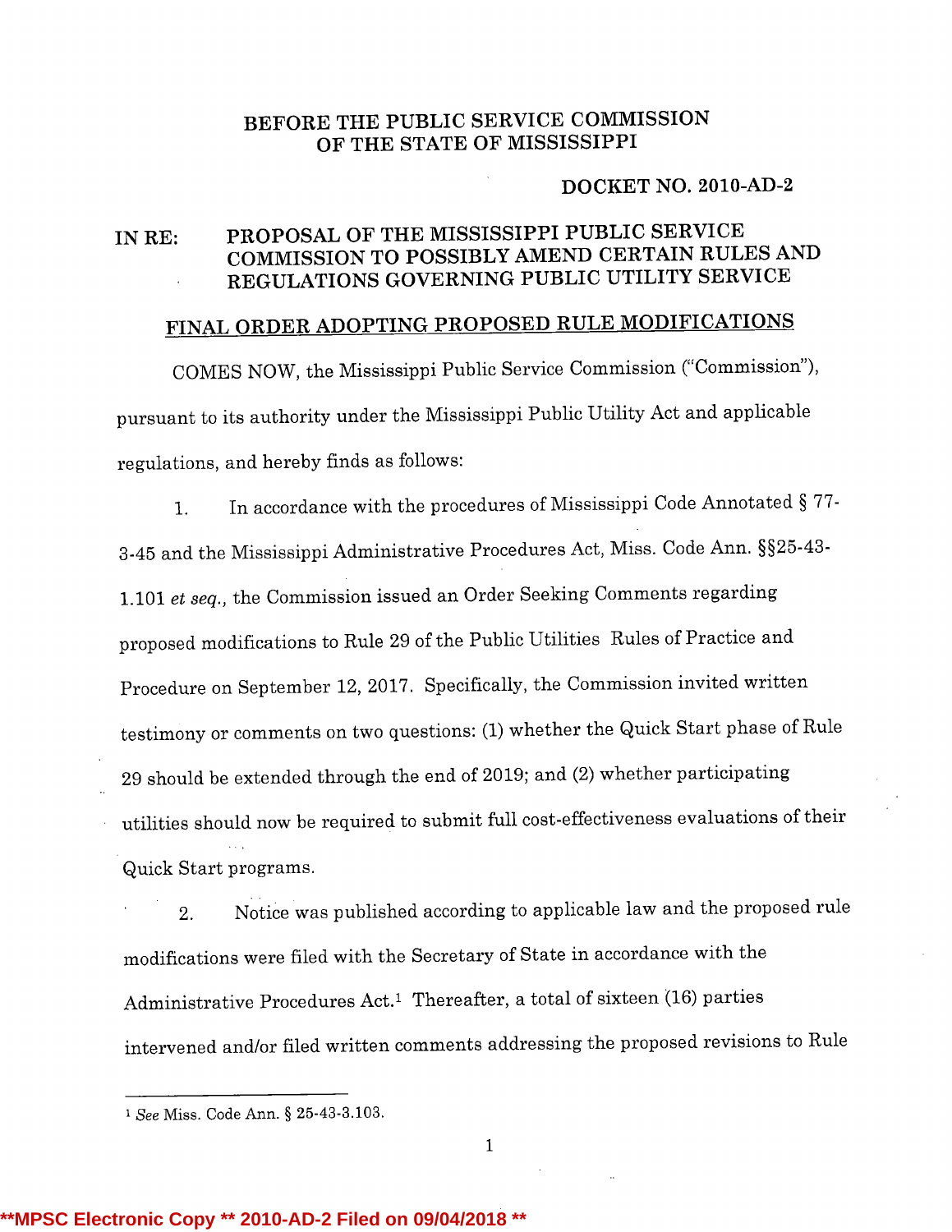2010-AD-2

29. Having duly considered those submissions,and utilizing its own specialized knowledgeand judgment, the Commission finds that the proposed modifications to Rule 29 should be adopted for the reasons discussed herein.<sup>2</sup>

3. None of the rate-regulated utilities currently offering Rule 29 energy efficiency programs opposed extending the Quick Start phase of Rule 29 through the end of 2019; however, the remaining interested parties objected to the proposed extension of Quick Start, arguing that any delay would disrupt existing momentum, restrict achievable energy savings, and ultimately harm both ratepayers and the growing EE sector in Mississippi. Despite these objections, virtually every commenter acknowledged that the Quick Start phase of Rule 29 has been successful thus far.

4. Furthermore, while many commenters argue that information concerning the success of Quick Start is readily available and that the Commission has all the information it needs to set numerical savings targets, the Commission disagrees. The Quick Start provisions of Rule <sup>29</sup> currently do not require submission of cost-effectiveness data. As a result, a key component for the establishment of realistic energy savings targets is currently lacking. The Commission does not believe that substantial prejudice will result if the Commission extends Quick Start – a phase nearly all parties have commended – ir order to obtain critical data and information. Indeed, it serves the public interest for the Commission to take a deliberate, data-driven approach in transitioning from

<sup>2</sup> See Miss. Code Ann. § 25-43-3.106. Pursuant to Miss. Code Ann. § 25-43-3.104, an oral hearing on the proposed rule modifications is not required.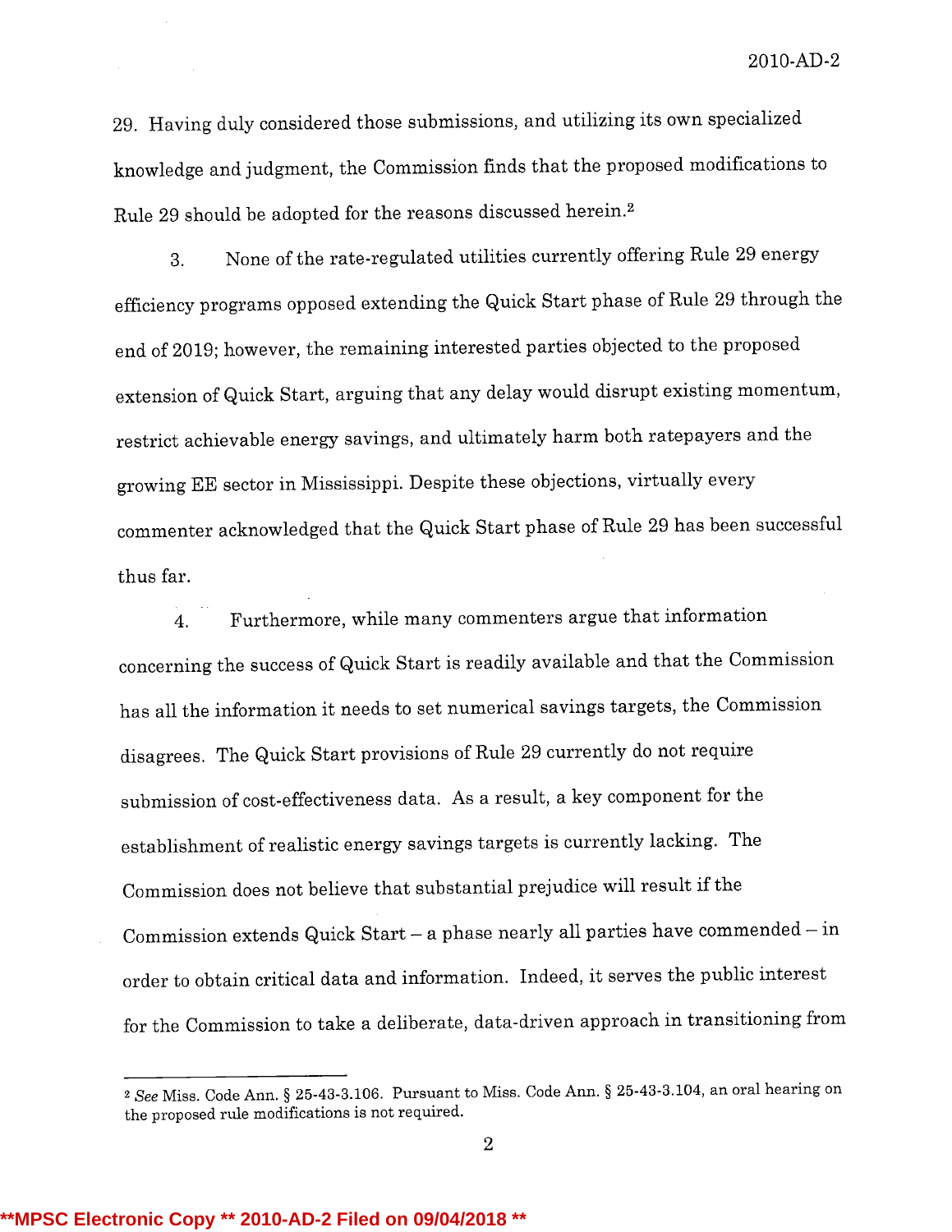2010-AD-2

Quick Start to the Comprehensive phase of Rule 29. Commission-established savings targets are more likely to be realistic and achievable if the Commission takes the time it needs to obtain and analyze Mississippi-specific data from the very utilities it regulates and the very consumers it protects.

5. For these reasons, the Commission finds not only that the Quick Start phase of energy efficiency should be extended, but that participating utilities should be required to submit cost-effectiveness evaluations for their Quick Start programs going forward.<sup>3</sup> It is noteworthy that six  $(6)$  of the nine  $(9)$  commenters addressing cost-effectiveness expressly acknowledged the usefulness of cost-effectiveness data and did not oppose <sup>a</sup> Commission requirement to report it for Quick Start. The Commission agrees that cost-effectiveness data is not only useful, it is <sup>a</sup> necessary component for formulating numerical savings targets that will ensure a smooth transition from Quick Start to Comprehensive in the future. Accordingly, the proposed modifications to Rule 29 set forth in the attached Exhibit "A" are hereby ADOPTED.

IT IS THEREFORE ORDERED that the attached Rule is hereby adopted as modified. The revisions to Rule <sup>29</sup> shall be included in the next bound publication of the Public Utility Rules of Practice and Procedure. The Executive Secretaryis directed to transmit <sup>a</sup> copy of this Final Order to the Secretaryof State's Office in accordance with the Mississippi Administrative Procedures Act, Miss. Code Ann §§25-43-1.101 et seq. The Executive Secretary is also directed to transmit <sup>a</sup> copy of

<sup>&</sup>lt;sup>3</sup> These findings are reflected in the proposed revisions to Rule 29, as noticed by this Commission on September 12, 2017.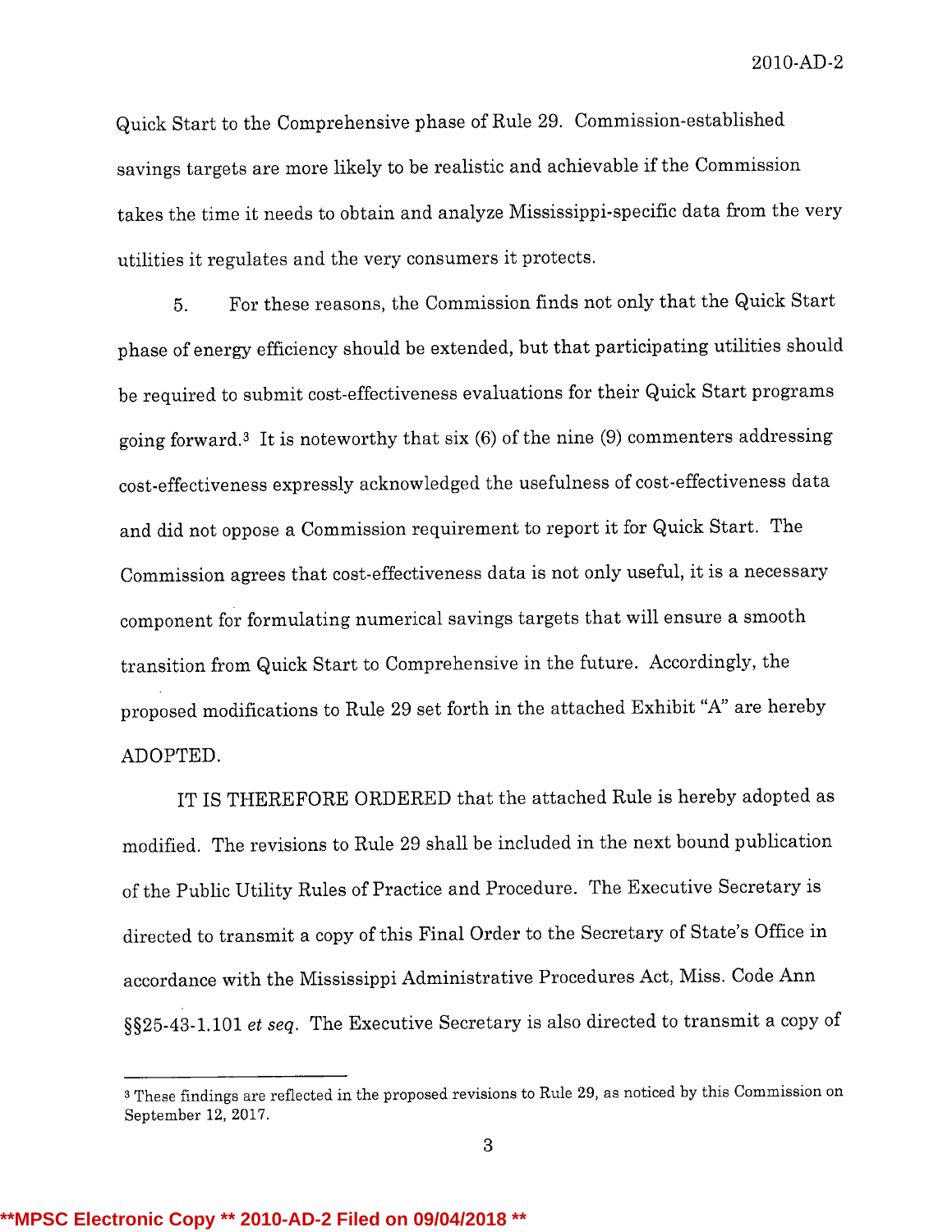this Final Order to all Intervenors and any other parties of interest and shall publish notice of same according to applicablelaw.

IT IS FURTHER ORDERED that this Order and attached Rule shall become effective thirty (30) days after filing with the Secretaryof State's Office and shall be deemed issued on the day it is served upon the intervening parties of record by the Executive Secretary of this Commission who shall note the service date in the file of this Docket.

SO ORDERED, this the  $\mathbf{u}$  day of September, 2018. Chairman Brandon Presley voted  $\alpha$ <sup>t</sup> Vice-Chairman Cecil Brown voted  $\frac{\partial \mathbf{u}}{\partial \mathbf{c}}$  and Commissioner Samuel F. Britton voted  $\mathbf{W}\mathbf{D}$  . MISSISSIPPL PUBLIC SERVICE COMMISSION . BRANDON PRESLEY, CHAIRMAN CECIL BROWN, VICE-CHAIRMAN BRITTON, COMMISSIONER ATTEST: A True Copy KATHER WE COLLIE Executive Secretary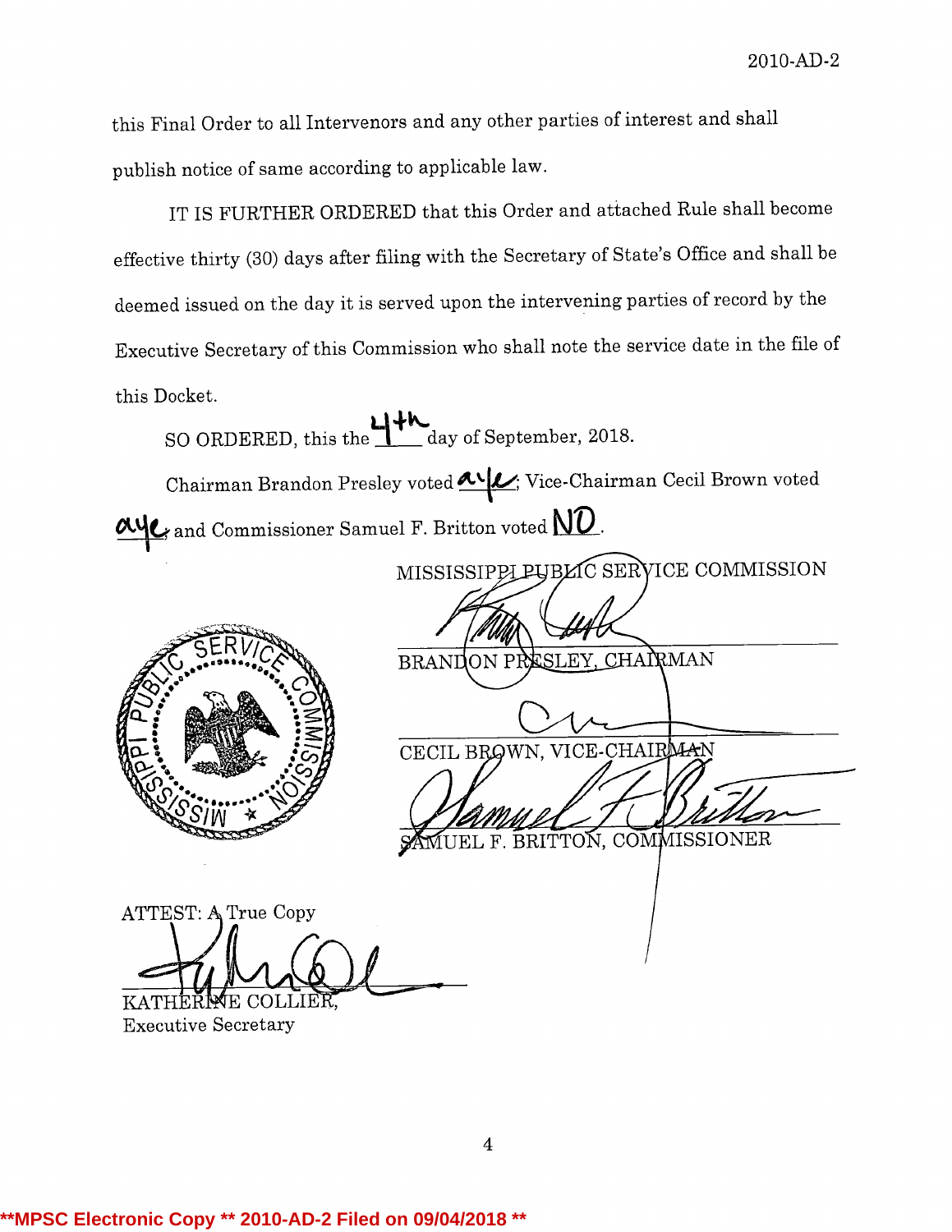# Chapter <sup>29</sup> CONSERVATION AND ENERGY EFFICIENCY PROGRAMS

## Rule 29

#### 100 Purpose

The Commission has developed these rules to implement energy efficiency programs and standards in Mississippi. The rules apply both to electric and natural gas service providers subject to the jurisdiction of the Mississippi Public Service Commission. The rules define "Quick Start" to encourage the early implementation of energy efficiency programs and to provide experience on which Mississippi's service providers and the Commission can build Comprehensive Portfolios - long-term energy efficiency programs. The rules also define the elements of Comprehensive Portfolios.

### 101 Definitions

- 1. Administrator The entity, which may be the service provider, responsible for creating and managing an energy efficiency program or portfolio.
- 2. Best Practice An approach that experience indicates is more effective at delivering <sup>a</sup> particular outcome (e.g., program design, implementation efficiency, cost effectiveness, EM&V) than other approaches. For the purpose of this rule, Best Practices are energy efficiency programs, measures, EM&V, and deemed savings successfully implemented in other jurisdictionsand adapted for any economic, social, or demographic characteristics unique to Mississippi. Best Practices are identified by the National Action Plan for Energy Efficiency (NAPEE), by similar national organizations,and by utilities with significant long-term energy efficiency experience.
- 3. Comprehensive Portfolio  $A$  collection of energy efficiency programs that, when taken together, provide appropriate organizational resources including financial, technical, outreach, marketing, service provider infrastructure, training, and education support sufficient to achieve widespread implementation of all types of significant costeffective energy-efficiency improvements in all categories of retail customers.
- 4. Cost-effective A standard used to describe a net-beneficial result for programs to be implemented, determined through <sup>a</sup> process that includes <sup>a</sup> review of relevant costbenefit tests. A Cost-effective program would be one that can provide aggregate ratepayer benefits for <sup>a</sup> majority of utility customers.
- 5. Deemed Savings Pre-determined, validated estimates of energy and/or demand savings attributable to particular energy efficiency measures, based upon engineering calculations, baseline studies, reasonable assumptions and/or experience. Deemed savings values must be revised periodically to reflect new technologies; new federal; state or local policies and codes; and additional experience.
- 6. Energy Efficiency Reducing the rate at which energy is used by equipment and/or processes while maintaining or improving the customer's existing level of comfort and end-use functionality.Such reductions may be achieved by substituting more advanced technology or by reorganizing the process to reduce waste heat, reduce waste cooling,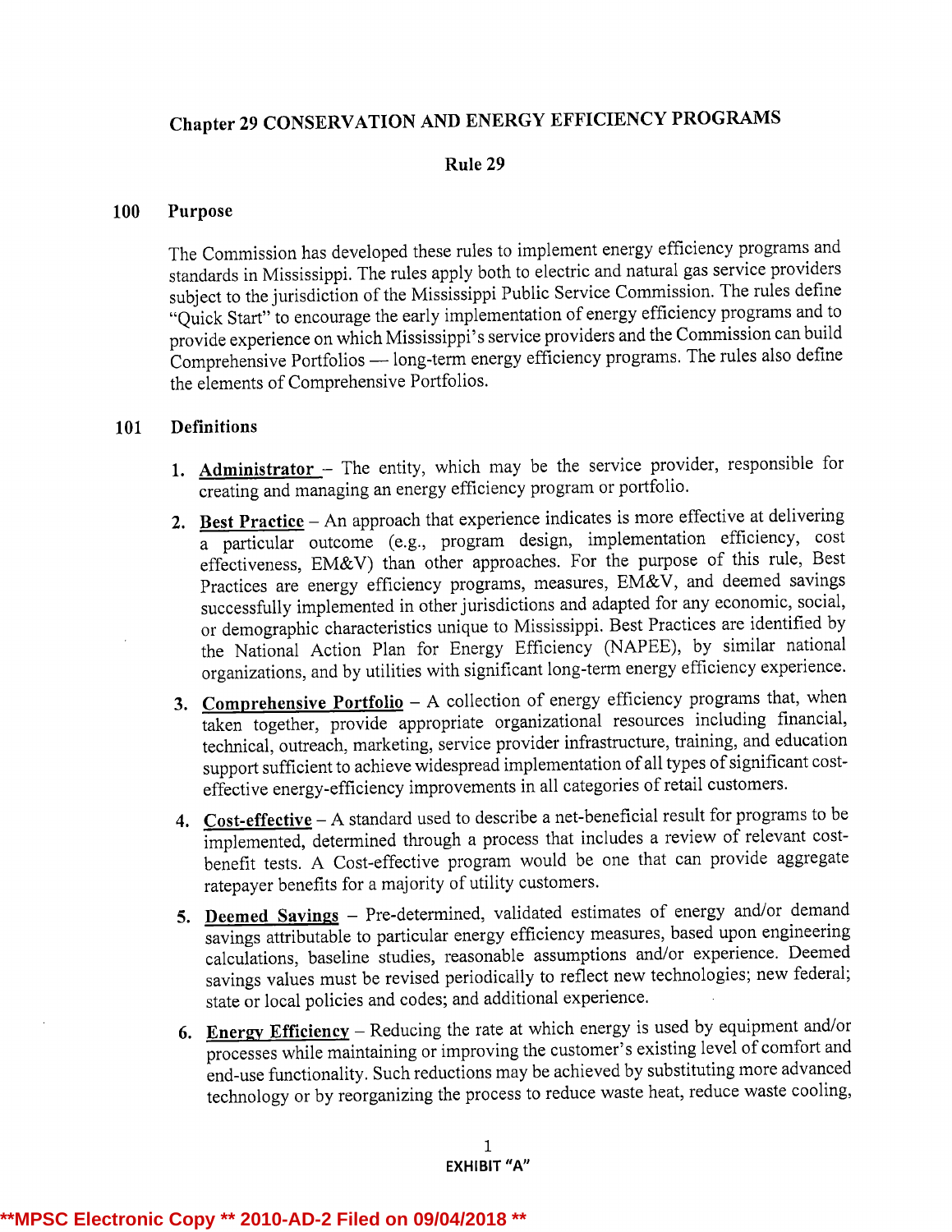or improve the thermal properties of <sup>a</sup> building. Energy efficiency also includes the reduction of energy through behavior-based programs that may reduce capacity but have little to no associated energy savings such as load control and dynamic pricing (time-of-use, critical peak pricing, peak times rebates, etc.), typically known as demand response.

- 7. Energy Efficiency Savings  $-$  Energy (kWh, therms) and/or capacity (kW) savings determined by comparing measured energy use before and after implementation of an energy efficiency measure or by reference to <sup>a</sup> set of Deemed Savings approved by the Commission.
- 8. Evaluation, Measurement, and Verification  $(EM&V)$  Studies and activities performed to estimate savings and other effects from energy efficiency programs and measures.
- 9. Measure  $-$  The equipment, materials and/or practices that, when put into use at a customer site, result in a measurable and verifiable reduction in either purchased energy consumption; measured energy or peak demand; or both.
- 10. Portfolio The entire group of programs offered by an Administrator.
- 11. Program  $-$  A particular energy efficiency service or set of services directed to a particular population.
- 12. Program Year The year in which programs are administered and delivered. For the purposes of planning and reporting, <sup>a</sup> Program Year shall be considered <sup>a</sup> calendar year, January <sup>1</sup> through December 31.
- 13. Quick Start A portfolio of energy efficiency programs selected from programs that have been widely implemented in other jurisdictions and can provide aggregate ratepayer benefits to a majority of utility customers. These programs can be implemented more quickly in Mississippi because they are already well-defined, have well-established track records, and require fewer showings to the Commission.

# <sup>102</sup> Administration and Implementationof Energy Efficiency Programs

# 1. Filing for Commission Approvals

# a. Quick Start Plans

Each electric and natural gas utility serving more than 25,000 customers (meters) and subject to the jurisdiction of the Commission shall file with the Commission for its approval a Quick Start Plan for energy efficiency programs for its service territory. These Plans shall be filed not later than six (6) months following the order adopting this Rule. Utilities serving 25,000 customers (meters) or fewer are exempt from filing Quick Start Plans.

# b. Comprehensive Portfolio Plans

By <sup>a</sup> date certain to be established by separate Order of the Commission, each electric and gas utility shall file <sup>a</sup> Comprehensive Portfolio Plan of energy efficiency programs. Utilities serving 25,000 or fewer customers (meters) are not exempt from this filing and shall submit descriptions of energy efficiency programs that are economically feasible to implement for their organization's size.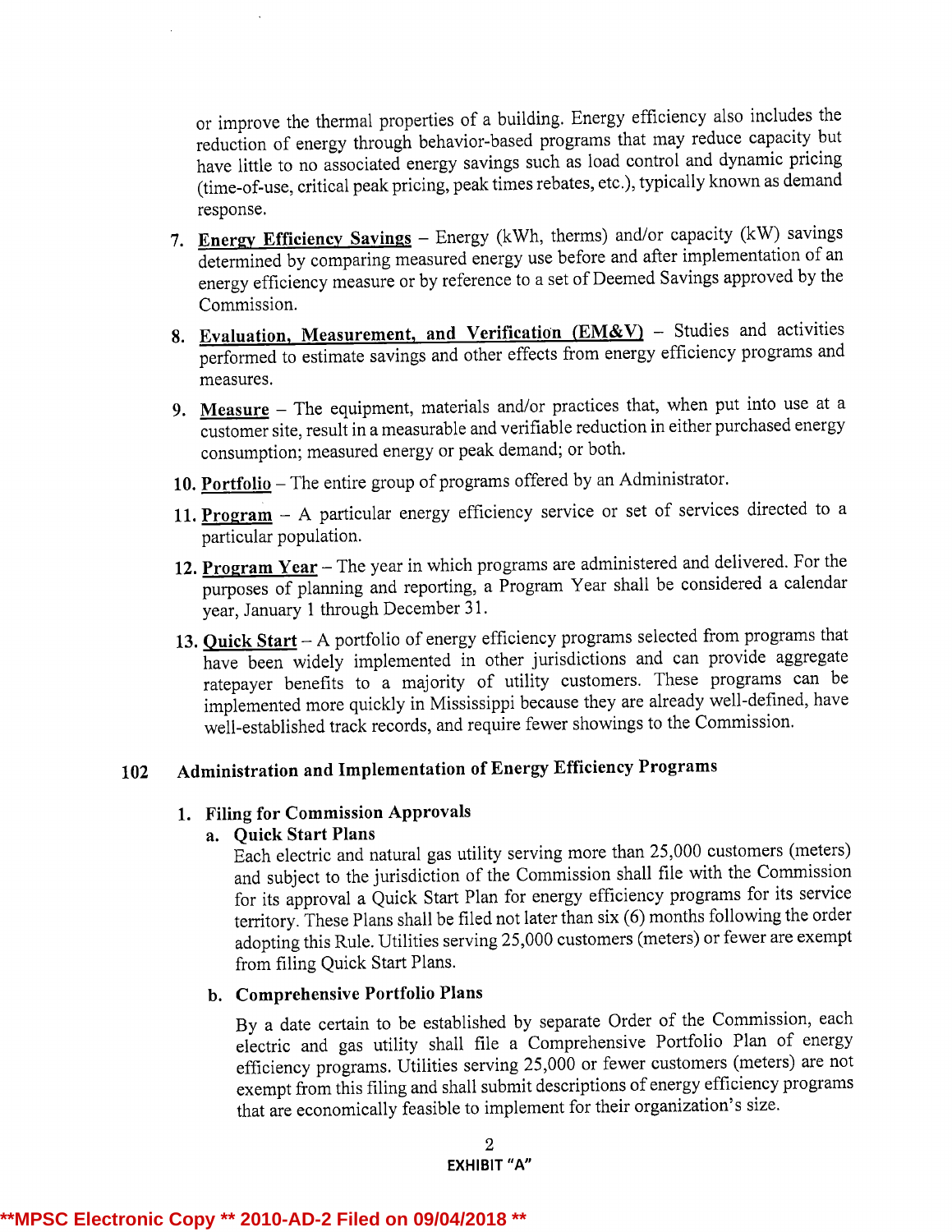# c. Approval

<sup>A</sup> program, portfolio, or plan filed under these rules shall not be implemented until <sup>a</sup> Commission order is issued expressly approving the program, portfolio, or plan. The Commission shall establish <sup>a</sup> procedural schedule for the review of each program, portfolio, or plan filing.

### 2. Waivers

Exemptions from these rules may be granted by the Commission in accordance with the Commission's Rules of Practice and Procedure. Nothing in these rules shall preclude the Commission from modifying these rules on its own initiative or in response to <sup>a</sup> party's motion and after notice and hearing.

### 103 Ouick Start Plan Filing Requirements

## 1. Purpose and Objective

Service providers shall propose general program designs, specific programs, and specific measures and may propose programs and/or measures in any combination. The objective of Quick Start shall be: a) the development of increased utility program capabilities and infrastructure; b) the expansion of energy efficiency expertise throughout Mississippi; c) the identification of locally successful (and unsuccessful) energy efficiency program delivery strategies; and d) the initial delivery of energy savings benefits to <sup>a</sup> sizable cross section of utility customers.

Quick Start Plans shall include energy efficiency programs that address all customer classes.

# 2. Energy Efficiency Programs in Quick Start

Energy efficiency programs should be capable of being implemented within six (6) months of Plan approval.

All Quick Start programs shall be based on technologies that are commercially available. As appropriate, Quick Start programs shall be coordinated with and not duplicate related programs funded through other sources.

Programs filed by natural gas and electric utilities shall comply with the standards and rules regarding promotional practices as set forth by Commission Order in Docket 1994-UA-115.

Quick Start budgets shall be targeted to programs that have been demonstrated to provide energy and/or demand reductions for the applicable program time periods rather than to <sup>a</sup> larger number of smaller programs with minimal impacts.

Utilities shall file energy efficiency programs developing individualprograms, but are not limited to, from the following general list of categories: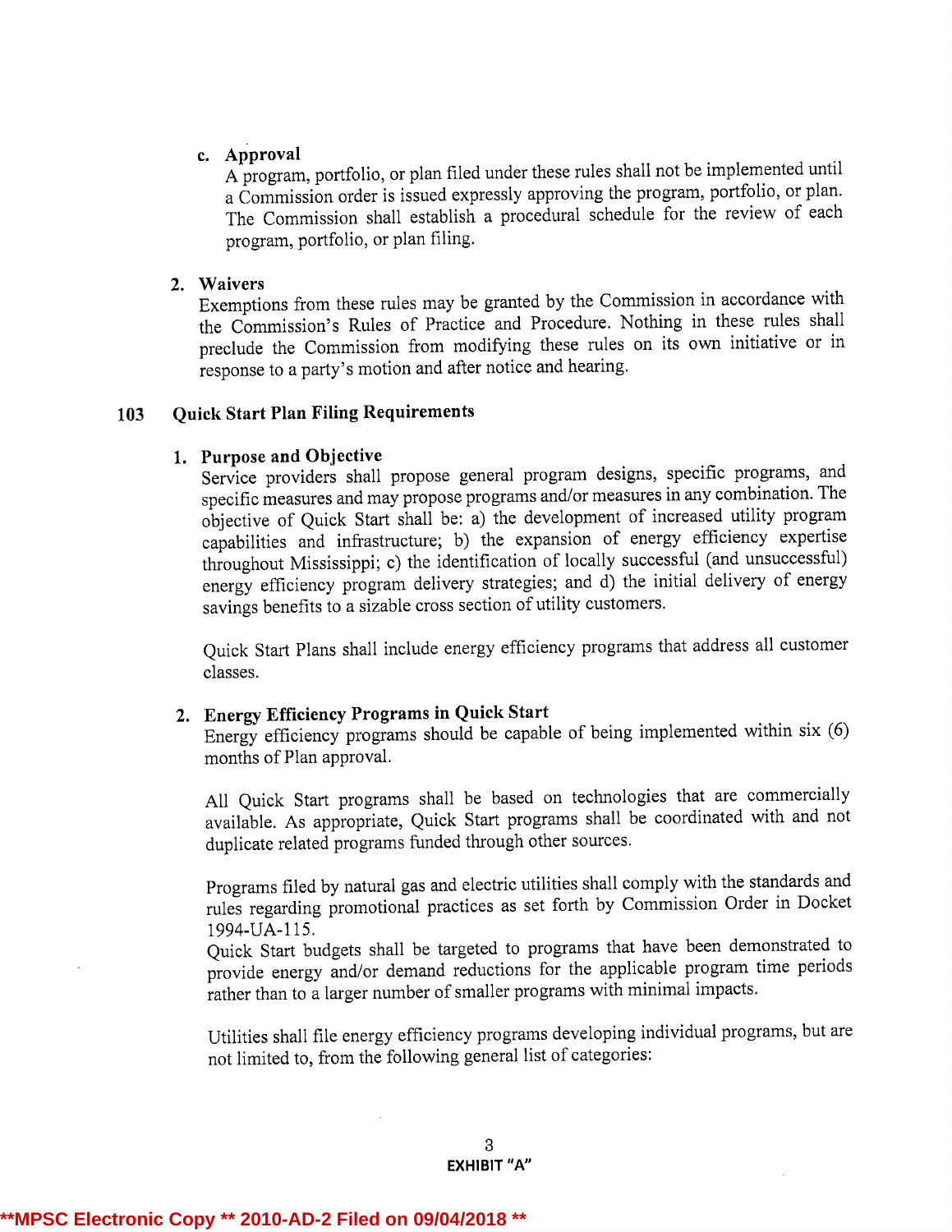- a. Customer Education This would include the education of customers on energy efficiency and conservation. It should, to the greatest extent possible, be <sup>a</sup> consistent statewide group of messages. It should include education of builders and equipment installers. The messages should encourage the efficient use of electricity and gas. The messages should increase awareness of opportunities to use electricity and natural gas more efficiently. This category of programs would apply to all customer classes.
- b. Energy Audits and Evaluations Leading to Savings This would include home and commercial energy audits and audits of commercial and industrial processes and equipment. The audits and evaluations would produce recommendations for opportunities to implement site-specific efficiency and conservation measures. Programs would be designed for audits to lead to savings results and could include cost-effective and economically justified customer incentives to encourage the implementation of site-specific measures. A training component to increase the number and quality of auditors may be needed. This category of programs would apply to all customer classes.
- c. Inspection and Tune Up of Heating and Air Conditioning Systems, or Retrofit of Heating, Ventilation and Air Conditioning Systems - This would be applicable to residential, commercial, and industrial systems. This category of programs would apply to all customer classes.
- d. Lighting- Improved lighting for residential, commercial, and industrial customers. This category of programs would apply to all customer classes.
- e. Appliances  $-$  Programs that offer rebates or other incentives on high-efficiency appliance and work with upstream trade allies to increase the sales of these products through the distribution chain. This category of programs most often applies to residential and small commercial customers.
- f. Increased Deployment of Demand Response Programs Such programs already exist in Mississippi. This would look for additional opportunities to offer demand response programs including interruptible service, curtailment service, off-peak service, etc. In the near term, this category of programs would apply to commercial and industrial customer classes but may eventuallyextend to residential customers.
- g. Weatherization and Whole-Home Retrofits  $-$  A residential weatherization or comprehensive retrofit program that would be based solely on efficiency criteria using established home assessment protocols and often targeting least efficient homes first. This category of programs would apply to the residential customer class.
- h. New Homes Program -- These residential programs provide incentives to builders who achieve <sup>a</sup> percentage of energy savings against <sup>a</sup> prescribed standard.
- i. Commercial and Industrial Prescriptive Incentive Programs These programs offer a fixed-dollar incentive for multiple defined prescriptive measures (i.e., lighting, HVAC replacements, occupancy sensors, motors, etc.).
- j. Commercial and Industrial Custom Incentive Programs In these programs, the Administrator works with the customer to develop site-specific energy efficiency measures, and the incentive is based both on the amount of energy saved the total cost of the energy efficiency measures.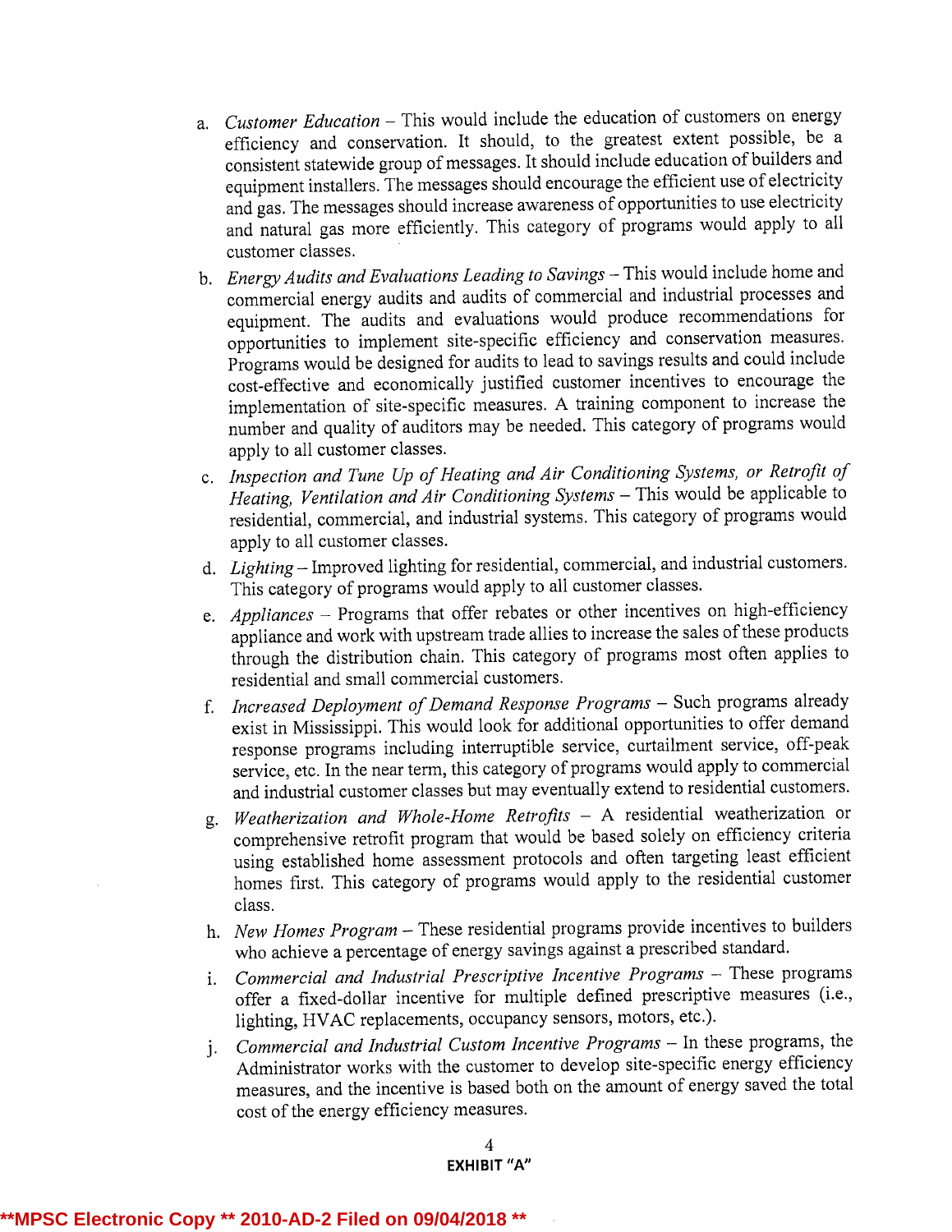# 3. Quick Start Plan Portfolio Description

Each Quick Start Plan filing shall address the following portfolio elements:

- a. Demonstration that the portfolio of Quick Start programs serves all customer classes;
- b. A Quick Start budget; and
- c. Any additional supporting information the Administrator may propose.

Quick Start Plan filings may include <sup>a</sup> cost recovery proposal to be collected in an energy efficiency rider (see Section 106).

Estimated energy and demand savings and an EM&V program shall be included for all Quick Start programs except <sup>a</sup> statewide education program.

# 4. Quick Start Plan Individual Program Descriptions

Each program in the Quick Start Plan should include the followinggeneral information: a. A general description of the program and the services to be provided;

- b. The target customer population addressed by the program;
- c. The specific program objectives;
- d. The identification of the specific EM&V procedures that will be implemented to determine whether the program has achieved its stated objectives;
- e. Anticipated implementation barriers and how they will be addressed;
- f. Any proposed customer incentives;
- g. Program's timeframe if the program term is limited;
- h. A plan for addressing over-subscription to the program and avoiding disruptive stop-start funding cycles;
- i. Estimated energy and peak demand savings and the basis for these savings estimates, which may use Deemed Savings;
- j. Estimated program costs and its proportion of the Quick Start budget; and
- k. Any additional informationor analyses the service provider may propose.

# <sup>104</sup> Comprehensive Portfolio Plan Filing Requirements

#### 1. Purpose

Service providers shall propose general program designs, specific programs, and specific measures and may propose programs and/or measures in any combination. All programs (design, implementation, EM&V, etc.) shall be guided by Best Practices. As appropriate, Comprehensive Portfolio programs should be coordinated with and not duplicate related programs funded through other sources.

All Comprehensive Portfolio Plans shall include energy efficiency programs that address all customer classes. Plans shall cover at least one year and may cover up to three years.

# **\*\*MPSC Electronic Copy \*\* 2010-AD-2 Filed on 09/04/2018 \*\***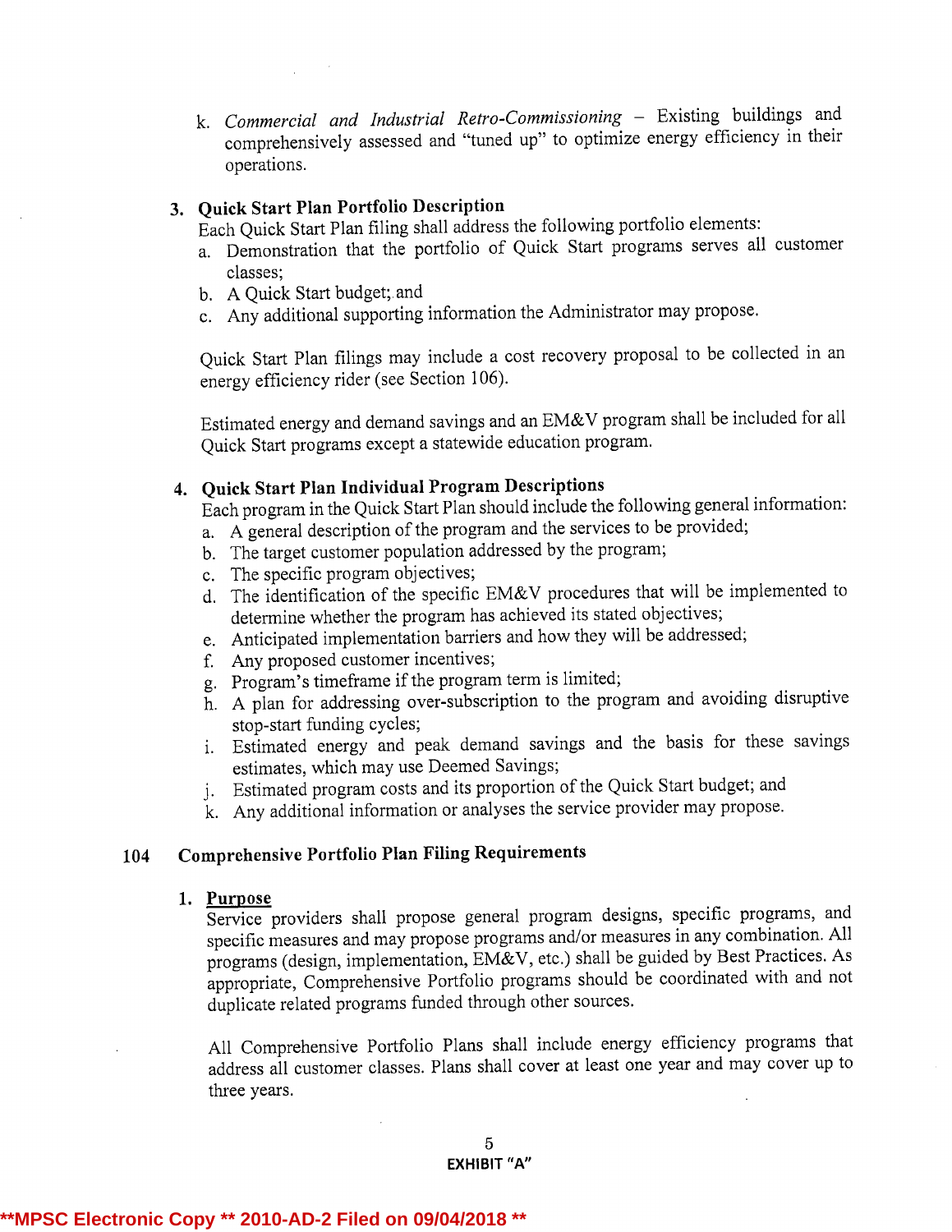Except for pilot or trial programs, Comprehensive Portfolio budgets should be applied to programs of sufficient scale to provide meaningful energy and/or demand reductions for the applicable program time periods instead of to <sup>a</sup> larger number of smaller programs with minimal impacts. Except for pilot or trial programs, technologies supporting energy efficiency programs should be commercially available. Program cost allocations should follow cost-causation principles  $-$  there shall be no cross subsidization between customer classes.

# 2. Comprehensive Portfolio Description and Support

Program plans shall be consistent with and reflect the effects of all energy efficiency programs in the electric utilities resource plans or natural gas utilities procurement plans.

Programs filed by natural gas and electric utilities shall comply with the standards and rules regarding promotional practices as set forth by Commission Order in Docket 1994-UA-115.

Each Comprehensive Portfolio Plan filing shall address the following portfolio-level elements:

- a. Demonstration that the scope of the Comprehensive Portfolio Plan serves all customer classes;
- b. <sup>A</sup> showing of providing aggregate ratepayer benefits to the majority of ratepayers;
- c. Cost-benefit analysis (see Section 105) listing total costs and benefits, including expected savings goals for the portfolio;
- d. A Comprehensive Portfolio budget; and
- e. Any additional supporting information the utility may propose.

Comprehensive Portfolio Plan filings may include <sup>a</sup> cost recovery proposal to be collected in an energy efficiency rider (see Section 106).

- 3. Comprehensive Portfolio Plan Individual Program Description Requirements Program designs should reflect Best Practices. The proposed programs may continue to include, but are not limited to, those in Quick Start. For program implementation, <sup>a</sup> focus should be placed on local and diverse equipment and service providers to the extent these are available and competitively priced.
	- a. For the Comprehensive Portfolio and each program, <sup>a</sup> utility shall describe, in qualitative and quantitative terms, how its proposal will further or accomplish any or all of the following objectives or benefits that are reasonably applicable to the utility's proposal.
		- i. Energy savings directly attributable to program activities;
		- ii. Long-term and permanent changes in behavior, attitudes, awareness, and knowledge about energy savings and use of energy efficient technologies in order to achieve energy savings;
		- iii. Electric peak demand reduction;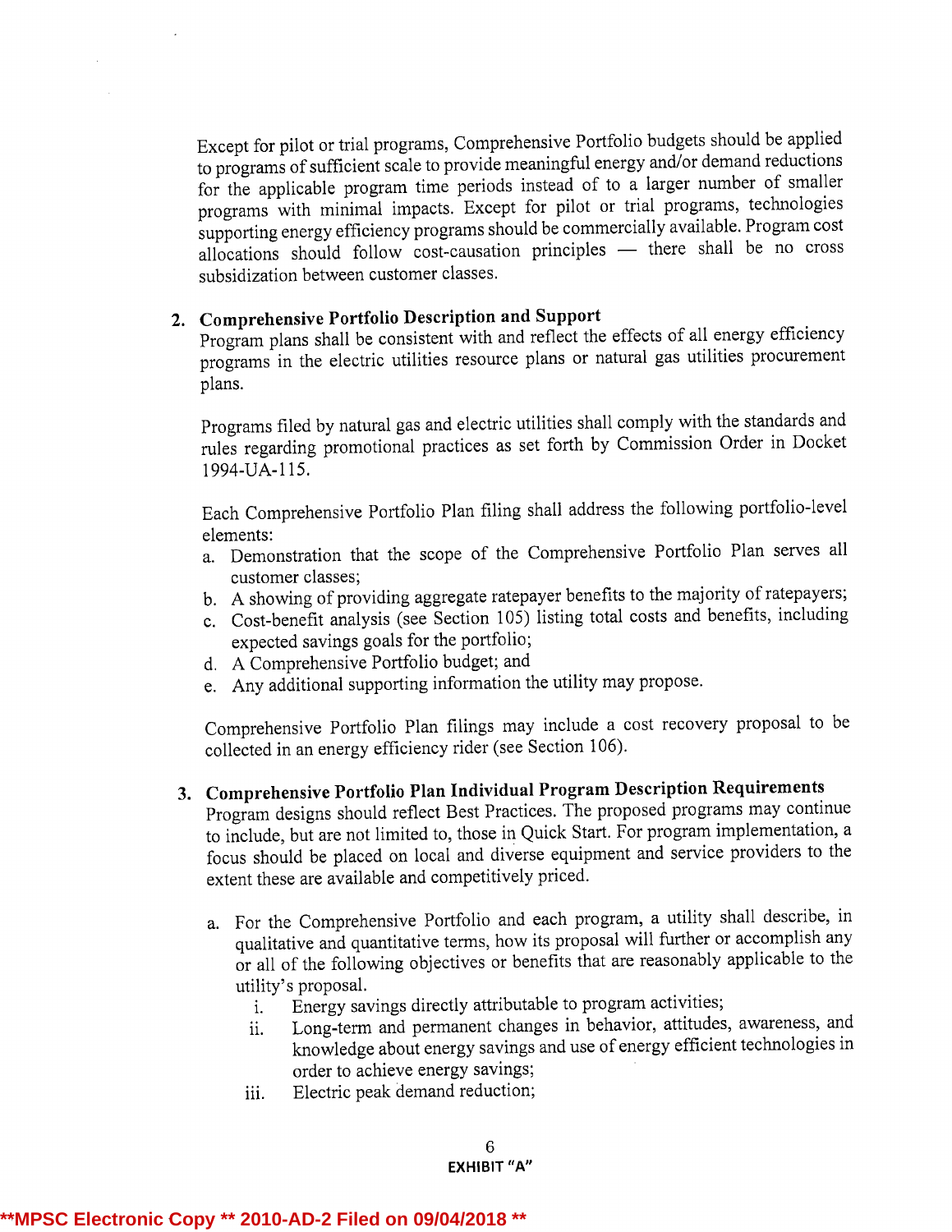- iv. Energy cost savings and cost-effectiveness;
- v. Reliability enhancements;
- vi. Energy security benefits;
- vii. Environmental benefits;
- viii. Job creation and economic development/competitiveness benefits for Mississippi;
	- ix. Increases in system-wide capacity;
	- x. Improvement in energy affordability for all customers; and
	- xi. Efficient program implementation.

Should the utility determine that its proposal does not address one or more of the listed objectives or benefits, the utility shall briefly explain why not.

- b. Each program in the Comprehensive Portfolio should include the following information:
	- i. A general description of the program and the services to be provided;
	- ii. The target customer population addressed by the program;
	- iii. The specific program objectives;
	- iv. Targets for customer participation and energy use reductions;
	- v. The identification of the specific EM&V procedures that will be implemented to determine whether the program has achieved its stated objectives. The EM&V plan should appropriately balance the need to assess and improve program performance with EM&V costs. EM&V approaches should be guided by Best Practices. Portfolio EM&V cost targets should be no more than five percent of total portfolio costs although EM&V costs for some individual programs may be higher;
	- vi. Anticipated implementation bathers and how theywill be addressed;
	- vii. Any proposed customer incentives;
	- viii. Program's timeframe if the program term is limited;
	- ix. A plan for addressing over-subscription to the program and avoiding disruptive stop-start funding cycles;
	- x. The prescribed cost-benefit analyses (see Section 105);
	- xi. Estimated energy and peak demand savings and the basis for these savings estimate, which may include Deemed Savings if approved by the Commission;
	- xii. Any additional informationor analyses the service provider may propose.

### 4. Uniformity of Programs

Programs addressing both electric and gas customers in the same service territory shall be coordinated to the extent reasonable.

#### a. Customer Incentives

Programs may include financial and other incentives to encourage customers to make energy efficient investments if the incentives are cost justifiedand are <sup>a</sup> component of <sup>a</sup> program that can provide aggregate ratepayer benefits to the majority of utility customers.

> 7 EXHIBIT "A"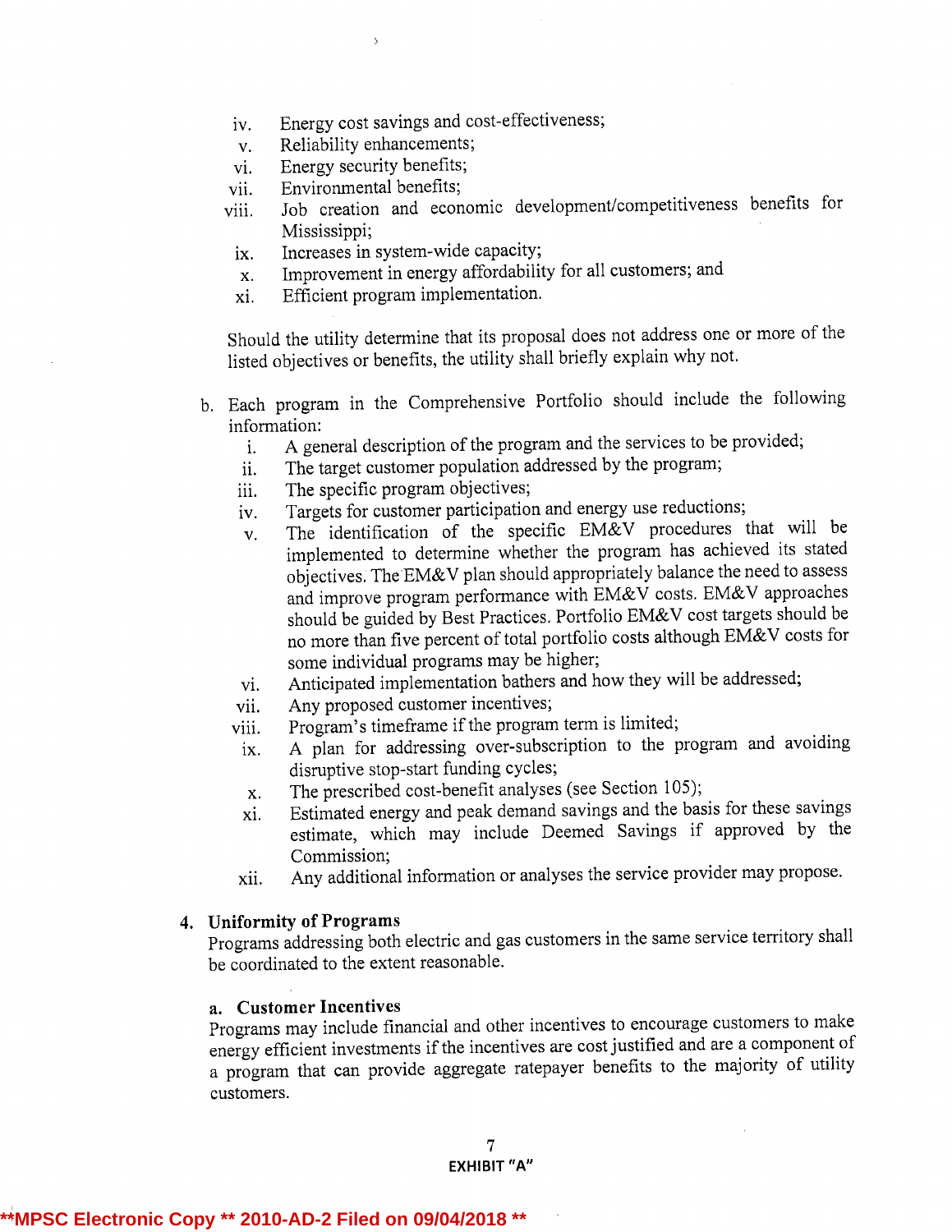Incentives may include information, technical assistance, leasing programs, product giveaways and direct financial inducements. Financial inducements may include but are not limited to rebates, discounted products and services, and low-rate financing.

All customer incentives shall be considered in the cost-benefit testing of programs. Costs of customer incentives shall be considered <sup>a</sup> direct program cost.

Incentives shall not be any higher than necessary to overcome the customer barriers to invest in the measure and should be reduced or eliminated as the measure becomes more of <sup>a</sup> standard practice.

### b. Statewide Programs

The Commission, after notice and hearing, may direct utilities to offer uniform statewide energy efficiency and conservation programs if it determines such standardization is the most cost-effective result and in the public interest. Utilities may request approval to offer statewide or region-wide programs for which public messages, commercial terms and conditions, and customer reception are best served by such an approach.

### c. Pilot Programs

The Commission may approve pilot energy efficiency programs. <sup>A</sup> pilot program design is distinct from Quick Start and other program designs in that it shall include explicit questions that the pilot will address, explicit EM&V designed to address pilot questions, estimates of program costs and savings, and <sup>a</sup> provisional cost-benefit evaluation. Pilot Programs shall be of limited duration until reassessment after <sup>a</sup> predetermined period. Pilot programs shall have characteristics from among the following:

- i. Addressing <sup>a</sup> new end use, and
- ii. Applying <sup>a</sup> new technology or <sup>a</sup> new delivery method.

All programs which are not classified as pilots nor Quick Start programs must comply with all of the plan filing requirements of this Section 104.

All costs for Pilot, Quick Start, and other programs shall be considered eligible for cost recovery.

# 105 Cost-Benefit Tests

Cost-benefit assessments for all energy efficiencyprograms shall be evaluated using the Total Resource Cost (TRC), the Program Administrator Cost (PAC) (also known as the Utility Cost Test (UCT), the Participant (PCT), and the Rate Impact Measure (RIM) tests as defined in the California Standard Practices Manual: Economic Analysis of Demand Side Programs and Projects, July, 2002, ("Manual") and submitted to the Commission. The inputs for these tests shall be based as much as practicable on data local to Mississippi. The costs of program design; implementation; delivery; customer incentives; customer education and marketing; measurement of benefits; and administration are recognizedparts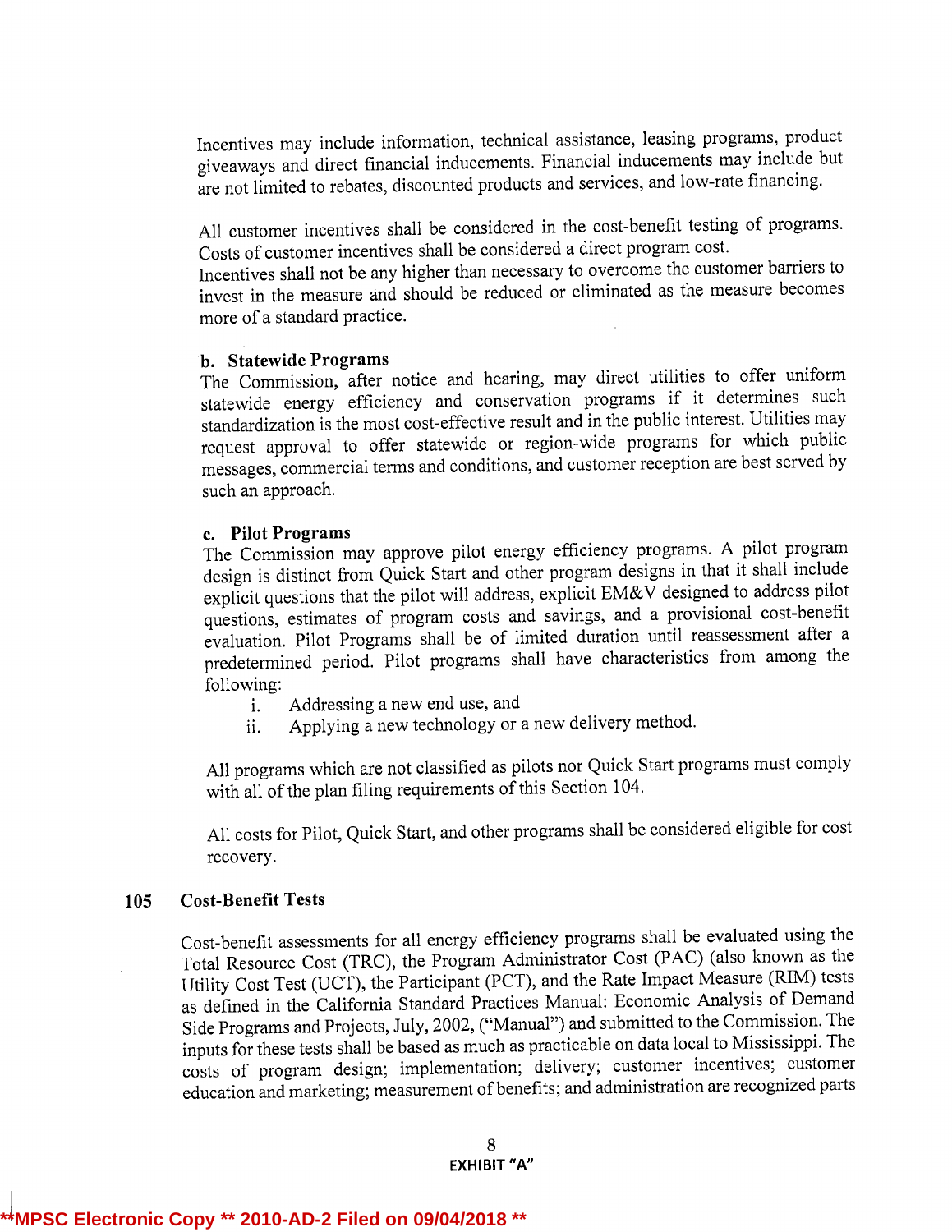of energy efficiency program costs that should be included in cost-benefit calculations. Cost-benefit results shall be presented for both an individual program and portfolio basis, but no one test shall be used to deem <sup>a</sup> program or portfolio as lacking cost-effectiveness.

<sup>A</sup> utility shall use an evaluation period of either ten years (a natural gas utility may use an evaluation period of fifteen years) or the actual lives for each measure in <sup>a</sup> program to evaluate <sup>a</sup> program or portfolio.

Utilities may submit additional economic analyses information in support of a proposed program or portfolio.

Results of the tests shall be presented consistent with the descriptions shown in Table <sup>1</sup> or by other means approved by the Commission.

| Primary                                                                                                    | Secondary                                                                                                                                                                                |  |
|------------------------------------------------------------------------------------------------------------|------------------------------------------------------------------------------------------------------------------------------------------------------------------------------------------|--|
| <b>Participant Cost Test (PCT)</b>                                                                         |                                                                                                                                                                                          |  |
| Net present value ("NPV") (all participants)                                                               | Discounted payback (years)<br>Benefit-cost ratio ("BCR")<br>Net present value (average participant)                                                                                      |  |
| Ratepayer Impact Measure (RIM) Test                                                                        |                                                                                                                                                                                          |  |
| Lifecycle revenue impact per unit of energy (kWh<br>or therm) or demand customer (kW)<br>Net present value | Lifecycle revenue impact per unit<br>Annual revenue impact<br>(by year, per kWh, kW, therm, or customer)<br>First-year revenue impact<br>(per kWh, kW, therm, or customer)<br><b>BCR</b> |  |
| <b>Total Resource Cost (TRC) Test</b>                                                                      |                                                                                                                                                                                          |  |
| Net present value                                                                                          | <b>BCR</b><br>Levelized cost<br>(cents or dollars per unit of energy or demand)                                                                                                          |  |
| Program Administrator Cost (PAC) Test                                                                      |                                                                                                                                                                                          |  |
| Net present value                                                                                          | <b>BCR</b><br>Levelized cost<br>(cents or dollars per unit of energy or demand)                                                                                                          |  |

| TABLE 1- Cost-Benefit Tests with Primary and Secondary Means of Expressing Test Results |  |
|-----------------------------------------------------------------------------------------|--|
|                                                                                         |  |

٦

The Commission will rely on the formulas in the Manual and will assess the cost-benefit test results in the public interests.

# 106 Cost Recovery

For the purposes of this Section, "energy efficiency program costs" shall be defined as the incremental program costs that are not already included in the then-current utility rates and the lost contribution to fixed cost ("LCFC") associated with approved energy efficiency programs. "Incremental program cost" includes, among other things, all incremental costs associated with incentives and rebates, marketing and delivery, EM&V, and program administration.

# **\*\*MPSC Electronic Copy \*\* 2010-AD-2 Filed on 09/04/2018 \*\***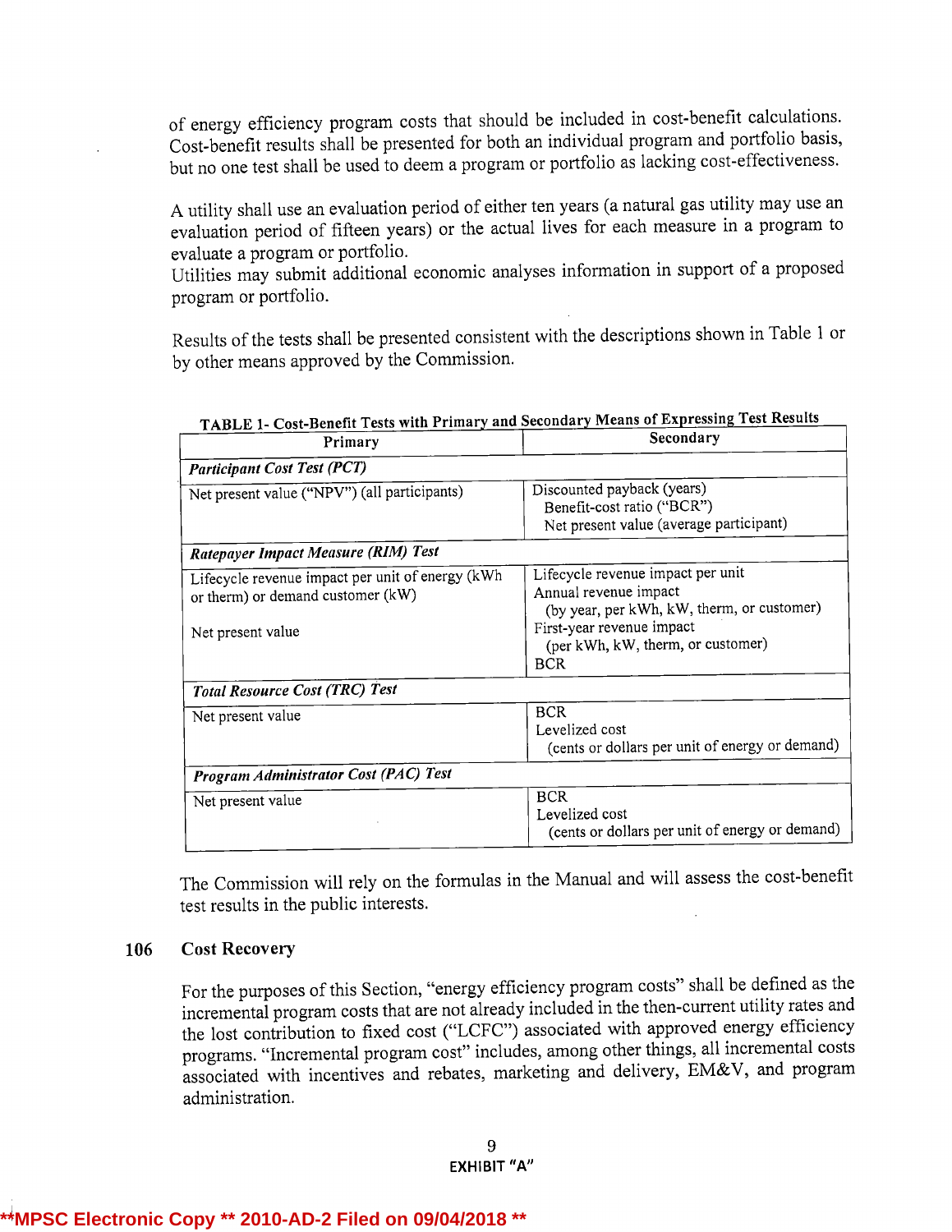Cost recovery shall include full and timely recovery of incremental program costs and LCFC. The Commission may decide to limit the time period during which utilities may recover LCFC.

To address disincentives for energy efficiency investments, the utilities may propose an approach to earn <sup>a</sup> return on energy efficiency investments though <sup>a</sup> shared-savings or performance-incentive mechanism to make these investments more like other investments on which utilities earn <sup>a</sup> return. Prior to the Comprehensive Portfolio Plan filing deadlines, the Commission may establish specific numerical energy savings targets expressed as percentages of energy sales based on the experience of Quick Start and other relevant information.

<sup>A</sup> utility may request energy efficiency cost recovery through<sup>a</sup> separate rider. <sup>A</sup> utility may request that energy efficiency program costs from approved program budgets be included in the rider. A utility may request that cost recovery begin when the energy efficiency program is implemented and offered to customers. Utilities may also propose <sup>a</sup> mechanism to adjust budgets to deal with oversubscriptionsand to avoid stop-start funding.

If a utility is recovering energy efficiency program costs through a rider, the utility shall file, contemporaneous with the Annual Report under Section 107, a re-determined Energy Efficiency Cost Rate ("EECR"). In support of this re-determined rate, the utility shall file <sup>a</sup> schedule of actual program costs for the reporting period, actual amounts collected under the rider for the reporting period, actual and projected lost contributions to fixed costs and approved program budgets for the current calendar year. In addition, if the utility seeks Commission approval to earn <sup>a</sup> return on energy efficiency investments and the utility seeks to recover these costs through the EECR, the utility shall incorporate these costs into its filing. Any return on investment calculation shall be based on the reporting year. The EECR shall be adjusted to reflect <sup>a</sup> reconciliation of any over- or under-recovery for the prior year and the approved budget for the current Program Year.

# 107 Annual Reporting Requirements

By May 1 annually, each electric and gas utility shall file an Annual Report addressing the performance of all approved energy efficiency programs. The report shall present:

- 1. The results of the prescribed EM&V measures for the Portfolio and each program;
- 2. A measure of each program's savings;
- 3. The amounts spent on each energy efficiency program and the total amounts spent on all programs; and
- 4. Any recommendations for expansion, reduction, alteration, addition, or elimination of any programs with justifications for the recommendations.
- 5. The cumulative and annual cost-effectiveness of the utility's energy efficiency programs using the Cost-Benefit test set forth in Part 105, supra. Cost-effectiveness shall be reported at both the program level and the portfolio level.